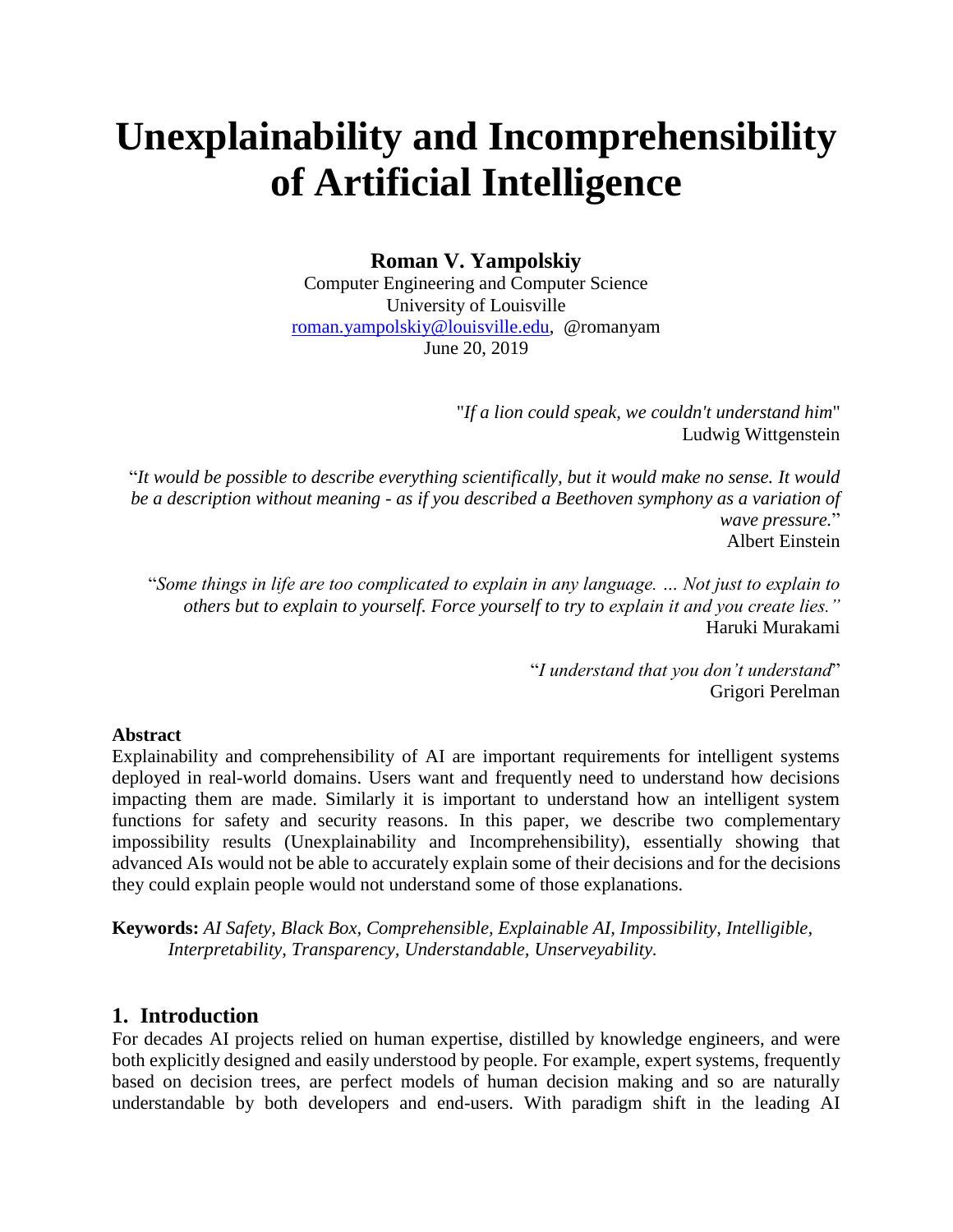methodology, over the last decade, to machine learning systems based on Deep Neural Networks (DNN) this natural ease of understanding got sacrificed. The current systems are seen as "black boxes" (not to be confused with AI boxing [1, 2]), opaque to human understanding but extremely capable both with respect to results and learning of new domains. As long as Big Data and Huge Compute are available, zero human knowledge is required [3] to achieve superhuman [4] performance.

With their new found capabilities DNN-based AI systems are tasked with making decisions in employment [5], admissions [6], investing [7], matching [8], diversity [9], security [10, 11], recommendations [12], banking [13], and countless other critical domains. As many such domains are legally regulated, it is a desirable property and frequently a requirement [14, 15] that such systems should be able to explain how they arrived at their decisions, particularly to show that they are bias free [16]. Additionally, and perhaps even more importantly to make artificially intelligent systems safe and secure [17] it is essential that we understand what they are doing and why. A particular area of interest in AI Safety [18-25] is predicting and explaining causes of AI failures [26].

A significant amount of research [27-41] is now being devoted to developing explainable AI. In the next section we review some main results and general trends relevant to this paper.

# **2. Literature Review**

Hundreds of papers have been published on eXplainable Artificial Intelligence (XAI) [42]. According to DARPA [27], XAI is supposed to "produce more explainable models, while maintaining a high level of learning performance … and enable human users to understand, appropriately, trust, and effectively manage the emerging generation of artificially intelligent partners". Detailed analysis of literature on explainability or comprehensibility is beyond the scope of this paper, but the readers are encouraged to look at many excellent surveys of the topic [43- 45]. Miller [46] surveys social sciences to understand how people explain, in the hopes of transferring that knowledge to XAI, but of course people often say: "I can't explain it" or "I don't understand". For example, most people are unable to explain how they recognize faces, a problem we frequently ask computers to solve [47, 48].

Despite wealth of publications on XAI and related concepts [49-51], the subject of unexplainability or incomprehensibility of AI is only implicitly addressed. Some limitations of explainability are discussed: "ML algorithms intrinsically consider high-degree interactions between input features, which make disaggregating such functions into human understandable form difficult. … While a single linear transformation may be interpreted by looking at the weights from the input features to each of the output classes, multiple layers with non-linear interactions at every layer imply disentangling a super complicated nested structure which is a difficult task and potentially even a questionable one [52]. … As mentioned before, given the complicated structure of ML models, for the same set of input variables and prediction targets, complex machine learning algorithms can produce multiple accurate models by taking very similar but not the same internal pathway in the network, so details of explanations can also change across multiple accurate models. This systematic instability makes automated generated explanations difficult." [42].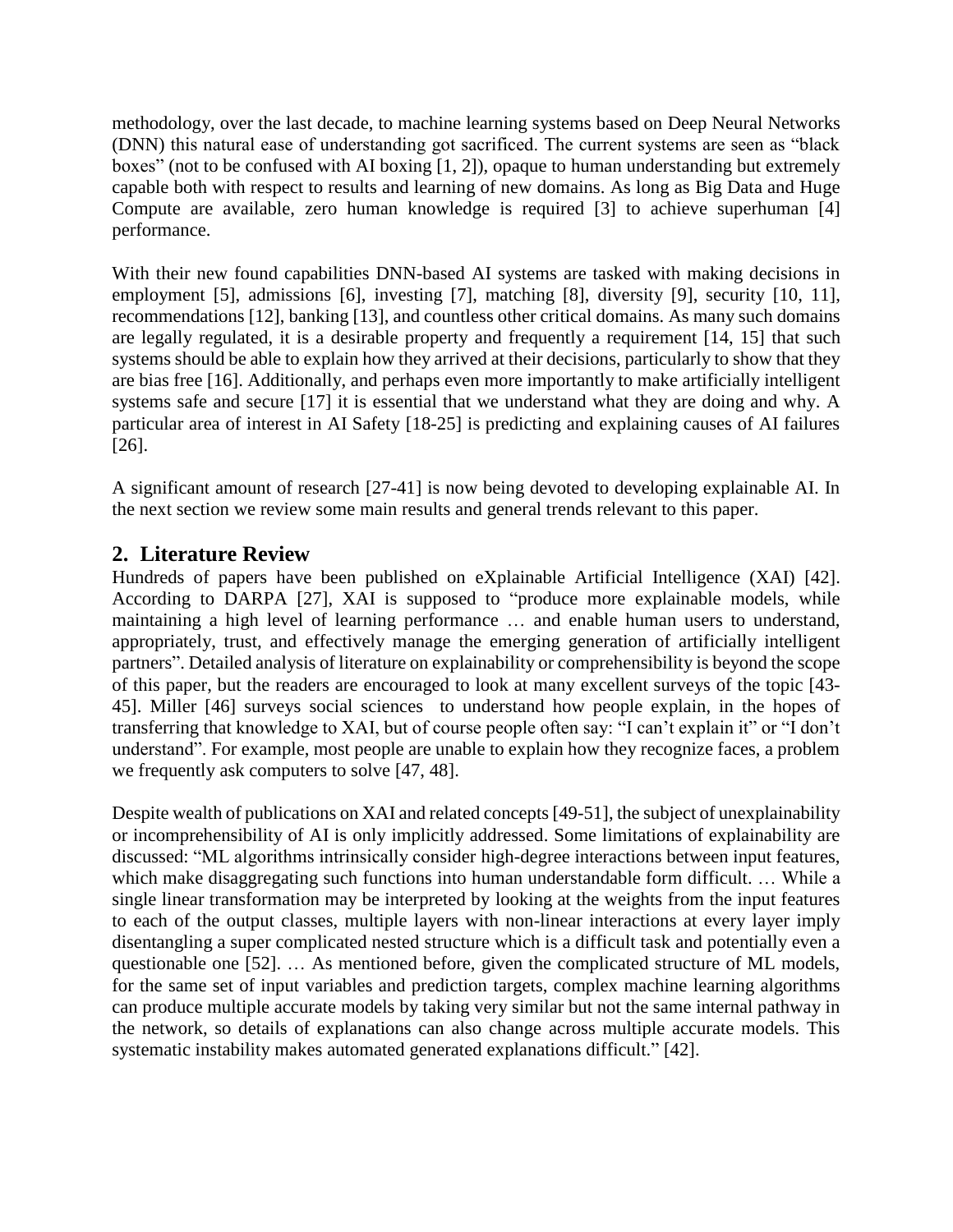Sutcliffe et al. talk about incomprehensible theorems [53]: "Comprehensibility estimates the effort required for a user to understand the theorem. Theorems with many or deeply nested structures may be considered incomprehensible." Muggleton et al. [54] suggest "using inspection time as a proxy for incomprehension. That is, we might expect that humans take a long time … in the case they find the program hard to understand. As a proxy, inspection time is easier to measure than comprehension."

The tradeoff between explainability and comprehensibility is recognized [52], but is not taken to its logical conclusion. "[A]ccuracy generally requires more complex prediction methods [but] simple and interpretable functions do not make the most accurate predictors'' [55]. "Indeed, there are algorithms that are more interpretable than others are, and there is often a tradeoff between accuracy and interpretability: the most accurate AI/ML models usually are not very explainable (for example, deep neural nets, boosted trees, random forests, and support vector machines), and the most interpretable models usually are less accurate (for example, linear or logistic regression)." [42].

Incomprehensibility is supported by well-known impossibility results. Charlesworth proved his Comprehensibility theorem while attempting to formalize the answer to such questions as: "If [full human-level intelligence] software can exist, could humans understand it?" [56]. While describing implications of his theorem on AI, he writes [57]: "Comprehensibility Theorem is the first mathematical theorem implying the impossibility of any AI agent or natural agent—including a not-necessarily infallible human agent—satisfying a rigorous and deductive interpretation of the self-comprehensibility challenge. … Self-comprehensibility in some form might be essential for a kind of self-reflection useful for self-improvement that might enable some agents to increase their success." It is reasonable to conclude that a system which doesn't comprehend itself would not be able to explain itself.

Hernandez-Orallo et al. introduce the notion of K-incomprehensibility (a.k.a. K-hardness) [58]. "This will be the formal counterpart to our notion of hard-to-learn good explanations. In our sense, a k-*incomprehensible* string with a high *k* (difficult to comprehend) is different (harder) than a k*compressible* string (difficult to learn) [59] and different from classical computational complexity (slow to compute). Calculating the value of *k* for a given string is not computable in general. Fortunately, the converse, i.e., given an arbitrary  $k$ , calculating whether a string is  $k$ *comprehensible* is computable. … Kolmogorov Complexity measures the amount of information but not the complexity to understand them." [58].

Yampolskiy addresses limits of understanding other agents in his work on the space of possible minds [60]: "Each mind design corresponds to an integer and so is finite, but since the number of minds is infinite some have a much greater number of states compared to others. This property holds for all minds. Consequently, since a human mind has only a finite number of possible states, there are minds which can never be fully understood by a human mind as such mind designs have a much greater number of states, making their understanding impossible as can be demonstrated by the pigeonhole principle." Hibbard points out safety impact from incomprehensibility of AI: "Given the incomprehensibility of their thoughts, we will not be able to sort out the effect of any conflicts they have between their own interests and ours."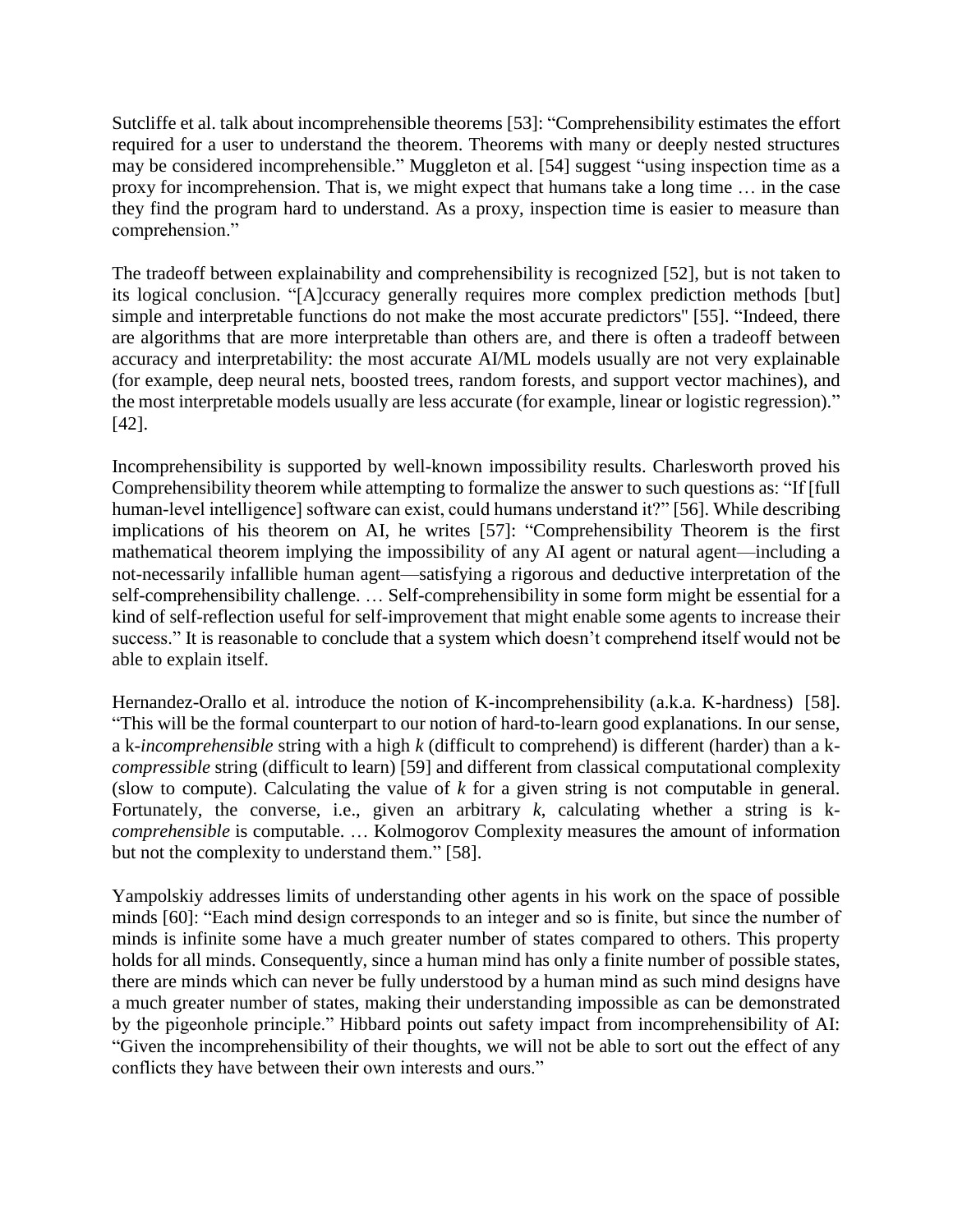We are slowly starting to realize that as AIs become more powerful, the models behind their success will become ever less comprehensible to us [61]: "… *deep learning* that produces outcomes based on so many different variables under so many different conditions being transformed by so many layers of neural networks that humans simply cannot comprehend the model the computer has built for itself. … Clearly our computers have surpassed us in their power to discriminate, find patterns, and draw conclusions. That's one reason we use them. Rather than reducing phenomena to fit a relatively simple model, we can now let our computers make models as big as they need to. But this also seems to mean that what we know depends upon the output of machines the functioning of which we cannot follow, explain, or understand. … But some of the new models are incomprehensible. They can exist only in the weights of countless digital triggers networked together and feeding successive layers of networked, weighted triggers representing huge quantities of variables that affect one another in ways so particular that we cannot derive general principles from them."

"Now our machines are letting us see that even if the rules are simple, elegant, beautiful and rational, the domain they govern is so granular, so intricate, so interrelated, with everything causing everything else all at once and forever, that our brains and our knowledge cannot begin to comprehend it. … Our new reliance on inscrutable models as the source of the justification of our beliefs puts us in an odd position. If knowledge includes the justification of our beliefs, then knowledge cannot be a class of mental content, because the justification now consists of models that exist in machines, models that human mentality cannot comprehend. … But the promise of machine learning is that there are times when the machine's inscrutable models will be far more predictive than the manually constructed, human-intelligible ones. In those cases, our knowledge—if we choose to use it—will depend on justifications that we simply cannot understand. … [W]e are likely to continue to rely ever more heavily on justifications that we simply cannot fathom. And the issue is not simply that we cannot fathom them, the way a lay person can't fathom a string theorist's ideas. Rather, it's that the nature of computer-based justification is not at all like human justification. It is alien." [61].

# **3. Unexplainability**

 $\overline{a}$ 

A number of impossibility results are well-known in many areas of research [62-70] and some are starting to be discovered in the domain of AI research, for example: Unverifiability [71], Unpredictability<sup>1</sup> [72] and limits on preference deduction [73] or alignment [74]. In this section we introduce *Unexplainability* of AI and show that some decisions of superintelligent systems will never be explainable, even in principle. We will concentrate on the most interesting case, a superintelligent AI acting in novel and unrestricted domains. Simple cases of Narrow AIs making decisions in restricted domains (Ex. Tic-Tac-Toe) are both explainable and comprehensible. Consequently a whole spectrum of AIs can be developed from completely explainable/comprehensible to completely unexplainable/incomprehensible. We define Unexplainability as impossibility of providing an explanation for certain decisions made by an intelligent system which is both 100% accurate and comprehensible.

Artificial Deep Neural Networks continue increasing in size and may already comprise millions of neurons, thousands of layers and billions of connecting weights, ultimately targeting and

<sup>&</sup>lt;sup>1</sup> Unpredictability is not the same as Unexplainability or Incomprehensibility, see ref. 72. Yampolskiy, R.V., *Unpredictability of AI.* arXiv preprint arXiv:1905.13053, 2019. for details.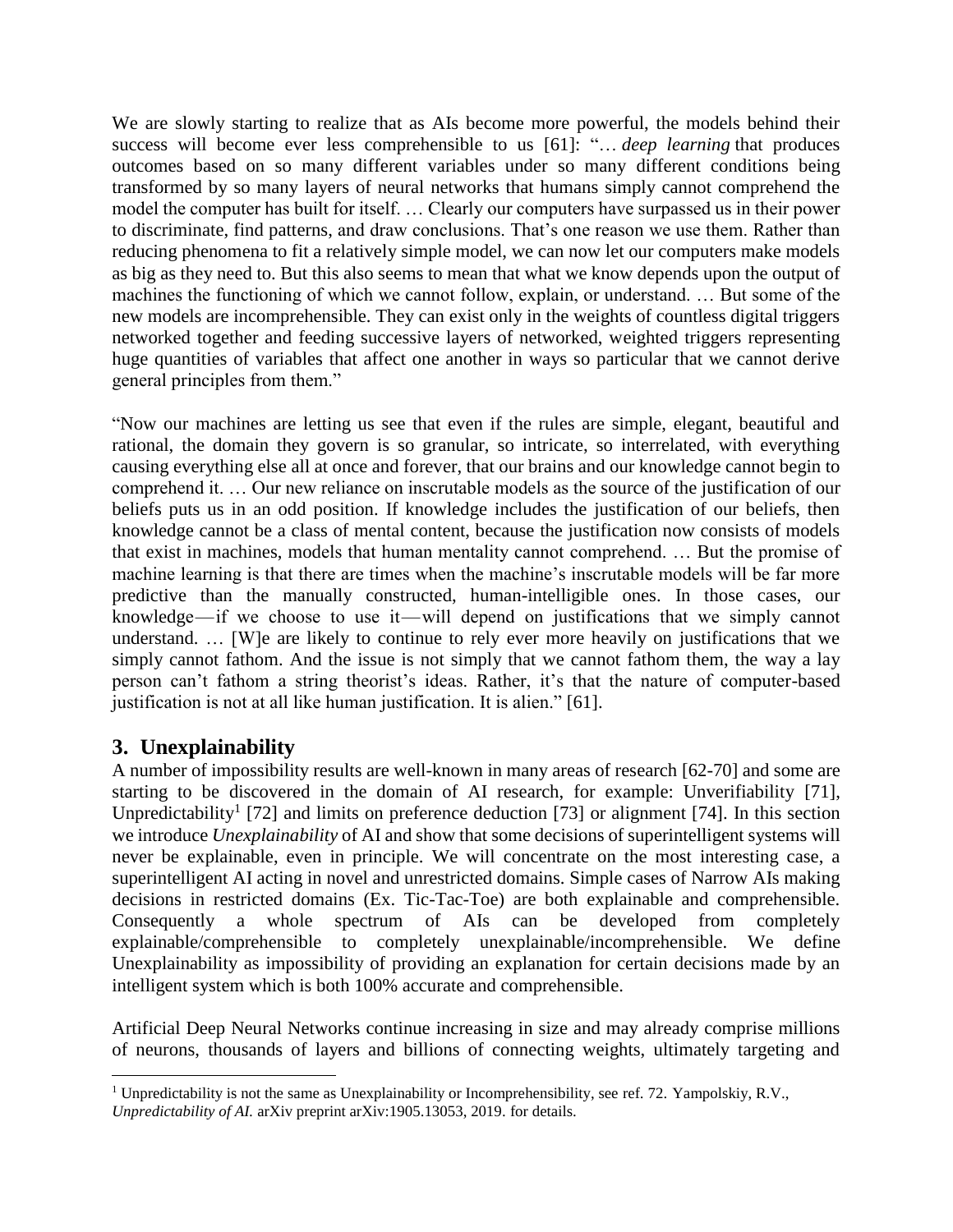perhaps surpassing the size of the human brain. They are trained on Big Data from which million feature vectors are extracted and on which decisions are based, with each feature contributing to the decision in proportion to a set of weights. To explain such a decision, which relies on literally billions of contributing factors, AI has to either simplify the explanation and so make the explanation less accurate/specific/detailed or to report it exactly but such an explanation elucidates nothing by virtue of its semantic complexity, large size and abstract data representation. Such precise reporting is just a copy of trained DNN model.

For example, an AI utilized in the mortgage industry may look at an application to decide credit worthiness of a person in order to approve them for a loan. For simplicity, let's say the system looks at only a hundred descriptors of the applicant and utilizes a neural network to arrive at a binary approval decision. An explanation which included all hundred features and weights of the neural network would not be very useful, so the system may instead select one of two most important features and explain its decision with respect to just those top properties, ignoring the rest. This highly simplified explanation would not be accurate as the other 98 features all contributed to the decision and if only one or two top features were considered the decision could have been different. This is similar to how Principal Component Analysis works for dimensionality reduction [75].

Even if the agent trying to get the explanation is not a human but another AI the problem remains as the explanation is either inaccurate or agent-encoding specific. Trained model could be copied to another neural network, but it would likewise have a hard time explaining its decisions. Superintelligent systems not based on DNN would face similar problems as their decision complexity would be comparable to those based on neural networks and would not permit production of efficient and accurate explanations. The problem persists in the case of selfreferential analysis, where a system may not understand how it is making a particular decision.

Any decision made by the AI is a function of some input data and is completely derived from the code/model of the AI, but to make it useful an explanation has to be simpler than just presentation of the complete model while retaining all relevant, to the decision, information. We can reduce this problem of explaining to the problem of lossless compression [76]. Any possible decision derived from data/model can be represented by an integer encoding such data/model combination and it is a proven fact that some random integers can't be compressed without loss of information due to the Counting argument [77]. "The pigeonhole principle prohibits a bijection between the collection of sequences of length *N* and any subset of the collection of sequences of length *N -* 1. Therefore, it is not possible to produce a lossless algorithm that reduces the size of every possible input sequence." <sup>2</sup> To avoid this problem, an AI could try to produce decisions, which it knows are explainable/compressible, but that means that it is not making the best decision with regards to the given problem, doing so is suboptimal and may have safety consequences and so should be discouraged.

Overall, we should not be surprised by the challenges faced by Artificial Neural Networks attempting to explain their decision, as they are modeled on Natural Neural Networks of human beings and people are also "black boxes" as illustrated by a number of split brain experiments [78]. In such experiments it is frequently demonstrated that people simply make up explanations for

 $\overline{a}$ 

<sup>2</sup> [https://en.wikipedia.org/wiki/Lossless\\_compression](https://en.wikipedia.org/wiki/Lossless_compression)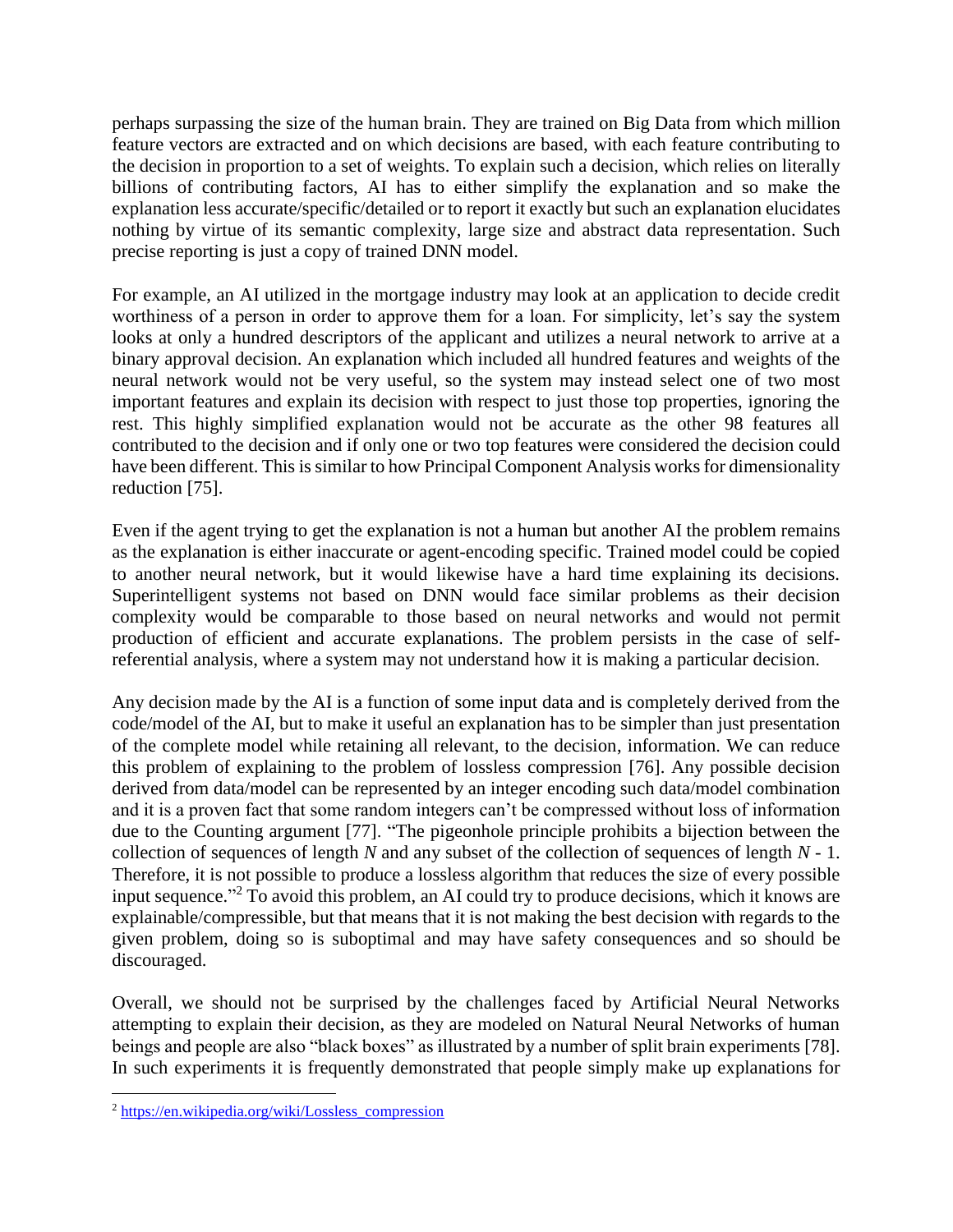their actions after the decision has already been made. Even to ourselves, we rationalize our decision after the fact and don't become aware of our decisions or how we made them until after they been made unconsciously [79]. People are notoriously bad at explaining certain decisions such as how they recognize faces or what makes them attracted to a particular person. These reported limitations in biological agents support idea that unexplainability is a universal impossibility result impacting all sufficiently complex intelligences.

# **4. Incomprehensibility**

A complimentary concept to Unexplainability, *Incomprehensibility* of AI address capacity of people to completely understand an explanation provided by an AI or superintelligence. We define Incomprehensibility as an impossibility of completely understanding any 100% - accurate explanation for certain decisions of intelligent system, by any human.

Artificially intelligent systems are designed to make good decision in their domains of deployment. Optimality of the decision with respect to available information and computational resources is what we expect from a successful and highly intelligent systems. An explanation of the decision, in its ideal form, is a proof of correctness of the decision. (For example, a superintelligent chess playing system may explain why it sacrificed a queen by showing that it forces a checkmate in 12 moves, and by doing so proving correctness of its decision.) As decisions and their proofs can be arbitrarily complex impossibility results native to mathematical proofs become applicable to explanations. For example, explanations may be too long to be surveyed [80, 81] (Unserveyability), Unverifiable [71] or too complex to be understood [82] making the explanation incomprehensible to the user. Any AI, including black box neural networks can in principle be converted to a large decision tree of nothing but "if" statements, but it will only make it humanreadable not human-understandable.

It is generally accepted that in order to understand certain information a person has to have a particular level of cognitive ability. This is the reason students are required to take standardized exams such as SAT, ACT, GRE, MCAT or LCAT, etc. and score at a particular percentile in order to be admitted to their desired program of study at a selective university. Other, but similar tests are given to those wishing to join the military or government service. All such exams indirectly measure person's IQ (Intelligence Quotient) [83, 84] but vary significantly in how closely they correlate with standard IQ test scores (g-factor loading). The more demanding the program of study (even at the same university), the higher cognitive ability is expected from students. For example, average quantitative GRE score of students targeting mathematical sciences is 163, while average quantitative score for students interested in studying history is  $148<sup>3</sup>$ . The trend may be reversed for verbal scores.

People often find themselves in situations where they have to explain concepts across a significant communication range [85] for example to children or to people with mental challenges. The only available option in such cases is to provide a greatly oversimplified version of the explanation or a completely irrelevant but simple explanation (a lie). In fact the situation is so common we even have a toolbox of common "explanations" for particular situations. For example, if a five-year old asks: "Where do babies come from?" They are likely to hear something like "A seed from the

 $\overline{a}$ 

<sup>3</sup> <https://www.prepscholar.com/gre/blog/average-gre-scores/>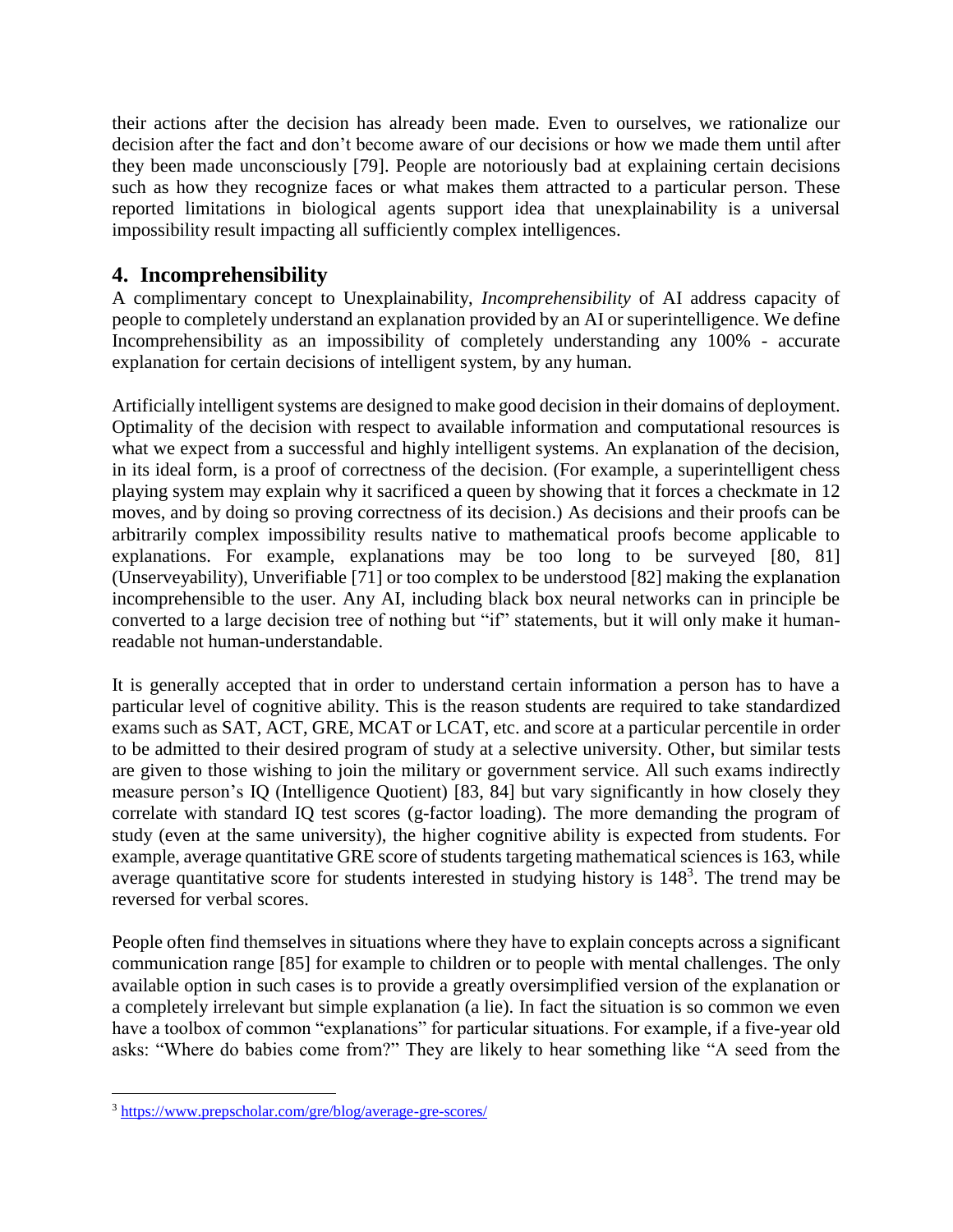daddy and an egg from the mommy join together in the mom's tummy"<sup>4</sup>, instead of a talk about DNA, fertilization and womb. A younger child may learn that the "stork brings them" or "they come from a baby store". Alternatively, an overly technical answer could be provided to confuse the child into thinking they got an answer, but with zero chance of them understanding such overcomplicated response. Overall, usefulness of an explanation is relative to the person who is trying to comprehend it. The same explanation may be comprehended by one person, and completely misunderstood by another.

There is a similar and perhaps larger intelligence gap between superintelligence and adult humans, making the communication range unsurmountable. It is likely easier for a scientist to explain quantum physics to a mentally challenged deaf and mute four-year-old raised by wolves then for superintelligence to explain some of its decisions to the smartest human. We are simply not smart enough to understand certain concepts. Yampolskiy proposed [82] a complexity measure which is based on the minimum intelligence necessary to understand or develop a particular algorithm, and while it takes less intelligence to just understand rather than create both requirements could be well above IQ of the smartest human. In fact it could be very hard to explain advanced concepts to even slightly less intelligent agents.

We can predict a certain complexity barrier to human understanding for any concept for which relative IQ of above 250 would be necessary, as no person has ever tested so high. In practice the barrier may be much lower, as average IQ is just 100 and additional complication from limited memory and limited attention spans can place even relative easy concepts outside of human grasp. To paraphrase Wittgenstein: if superintelligence explained itself we would not understand it.

Given that research on deception by AI is well established [86] it would not be difficult for advanced AIs to provide highly believable lies to their human users. In fact such explanations can be designed to take advantage of AI's knowledge of the human behavior [87, 88] and mental model [89, 90], and manipulate users beyond just convincing them that explanation is legitimate [91]. AI would be able to target explanations to the mental capacity of particular people, perhaps taking advantage of their inherent limitations. It would be a significant safety issue, and it is surprising to see some proposals for using human users as targets of competing (adversarial) explanations from AIs [92].

Incomprehensibility results are well-known for different members of Chomsky hierarchy [93] with finite state automation unable to recognize context-free languages, pushdown automata unable to recognize context-sensitive languages and linear-bounded non-deterministic Turing machines unable to recognize recursively enumerable languages. Simpler machines can't recognize languages which more complex machines can recognize.

While people are frequently equated with unrestricted Turing machines via Church-Turing thesis [94], Blum et al. formalize human computation, in practice, as a much more restricted class [95]. However, Turing machines are not an upper limit on what is theoretically computable as described by different hypercomputation models [96]. Even if our advanced AIs (superintelligence), fail to achieve true hypercomputation capacity, for all practical purposes and compared to the human

 $\overline{a}$ 

<sup>4</sup> [https://www.babycenter.com/0\\_how-to-talk-to-your-child-about-sex-age-5\\_67112.bc](https://www.babycenter.com/0_how-to-talk-to-your-child-about-sex-age-5_67112.bc)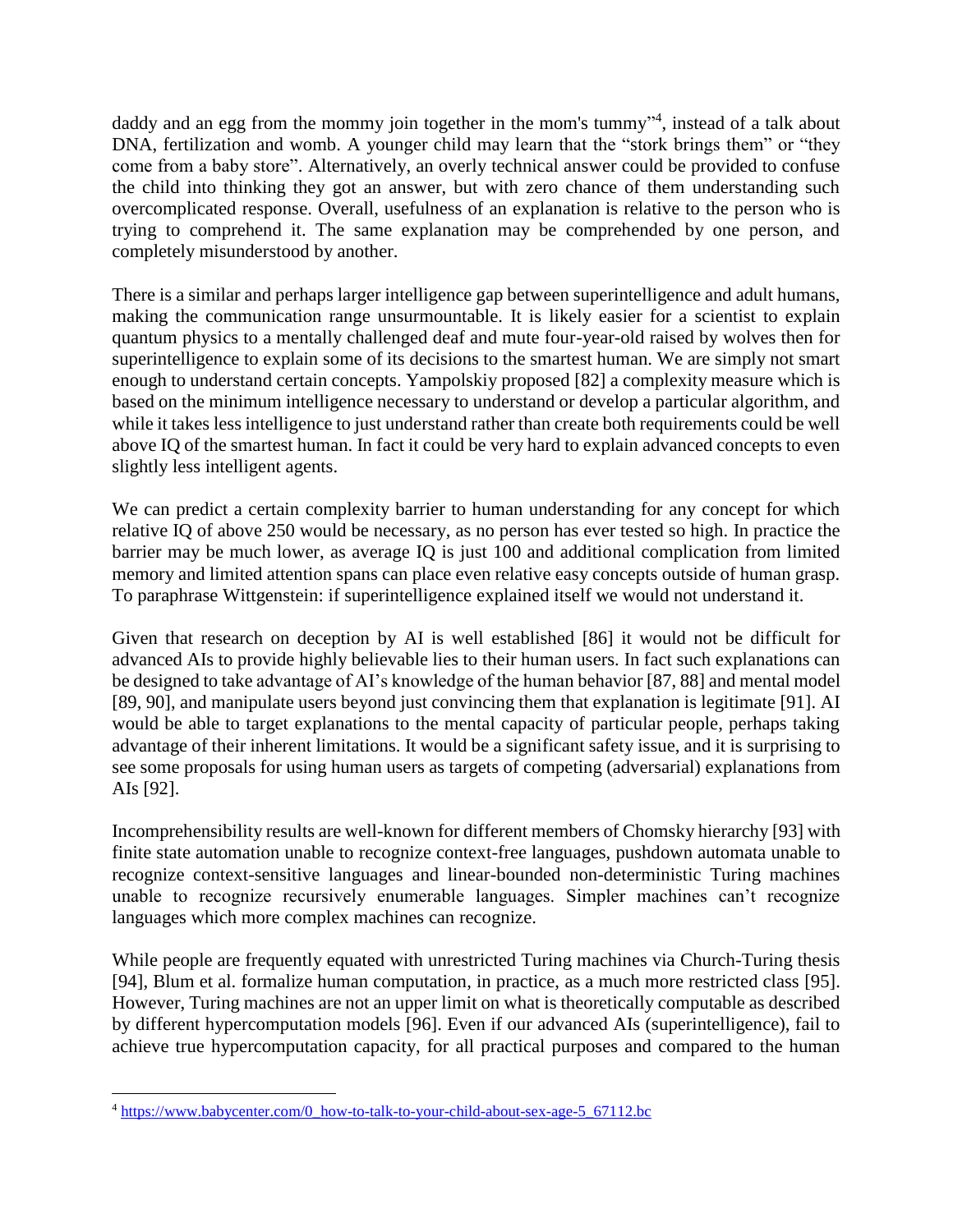computational capabilities they would be outside of what human-equivalent agents can recognize/comprehend.

Superintelligence would be a different type of computation, far superior to humans in practice. It is obviously not the case that superintelligent machines would actually have infinite memories or speeds but they would appear to act as they do to unaugmented humans. For example a machine capable of remembering one trillion items vs seven, in short-term memory of people, would appear to have infinite capacity to memorize. In algorithmic complexity theory some algorithms become the most efficient for a particular problem type on inputs so large as to be unusable in practice, but such inputs are nonetheless finite [97]. So, just like a finite state automata can't recognize recursively enumerable languages, so will people fail in practice to comprehend some explanations produced by superintelligent systems, they are simply not in the same class of automata, even if theoretically, given infinite time, they are.

Additionally, decisions made by AI could be mapped onto the space of mathematical conjectures about the natural numbers. An explanation for why a particular mathematical conjecture is true or false would be equivalent to a proof (for that conjecture). However, due to Gödel's First Incompleteness Theorem we know that some true conjectures are unprovable. As we have mapped decision on conjectures and explanations on proofs, that means that some decision made by AI are fundamentally unexplainable/incomprehensible. Explanations as proofs would be subject to all the other limitations known about proofs, including Unserveyability, Unverifiability and Undefinability [98, 99]. Finally, it is important to note that we are not saying that such decision/conjecture reduction would preserve semantics of the subject, just that it is a useful tool for showing impossibility of explainability/comprehensibility in some cases.

# **5. Conclusions**

The issues described in this paper can be seen as a communication problem between AI encoding and sending information (sender) and person receiving and decoding information (receiver). Efficient encoding and decoding of complex symbolic information is difficult enough, as described by Shannon's Information Theory [100], but with Explainability and Comprehensibility of AI we also have to worry about complexity of semantic communication [101]. Explainability and Comprehensibility are another conjugate pair [71, 102] in the domain of AI safety. The more accurate is the explanation the less comprehensible it is, and vice versa, the more comprehensible the explanation the less accurate it is. A non-trivial explanation can't be both accurate and understandable, but it can be inaccurate and comprehensible. There is a huge difference between understanding something and almost understanding it. Incomprehensibility is a general result applicable to many domains including science, social interactions, etc. depending on a mental capacity of a participating person(s).

Human being are finite in our abilities. For example our short term memory is about 7 units on average. In contrast, an AI can remember billions of items and their capacity to do so grows exponentially, while never infinite in a true mathematical sense, machine capabilities can be considered such in comparison to ours. This is true for memory, compute speed and communication abilities. Hence the famous: *Finitum Non Capax Infiniti* (The finite cannot contain the infinite) is highly applicable to understand the incomprehensibility of the god-like [103] superintelligent AIs.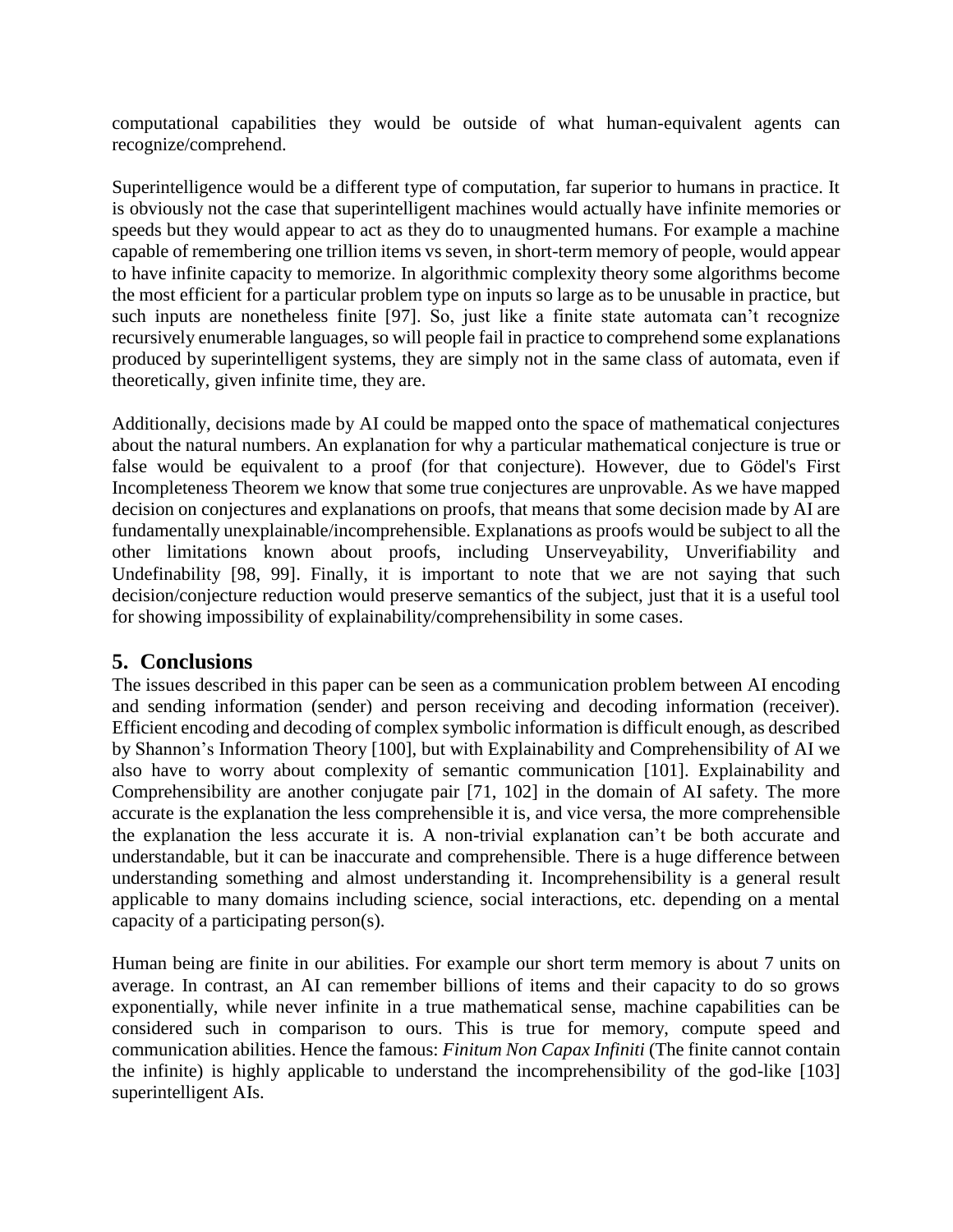Shown impossibility results present a number of problems for AI Safety. Evaluation and debugging of intelligent systems becomes much harder if their decisions are unexplainable/incomprehensible. In particular, in case of AI failures [104] accurate explanations are necessary to understand the problem and reduce likelihood of future accidents. If all we have is a "black box" it is impossible to understand causes of failure and improve system safety. Additionally, if we grow accustomed to accepting AI's answers without an explanation, essentially treating it as an Oracle system, we would not be able to tell if it begins providing wrong or manipulative answers.

# **Acknowledgments**

The author is grateful to Elon Musk and the Future of Life Institute, and to Jaan Tallinn and Effective Altruism Ventures for partially funding his work on AI Safety. It is obvious that the subject described in this paper is accurately explained and completely comprehensible.

# **References**

- 1. Yampolskiy, R.V., *Leakproofing Singularity-Artificial Intelligence Confinement Problem.* Journal of Consciousness Studies JCS, 2012.
- 2. Armstrong, S. and R.V. Yampolskiy, *Security solutions for intelligent and complex systems*, in *Security Solutions for Hyperconnectivity and the Internet of Things*. 2017, IGI Global. p. 37-88.
- 3. Silver, D., et al., *Mastering the game of go without human knowledge.* Nature, 2017. 550(7676): p. 354.
- 4. Bostrom, N., *Superintelligence: Paths, dangers, strategies*. 2014: Oxford University Press.
- 5. Strohmeier, S. and F. Piazza, *Artificial Intelligence Techniques in Human Resource Management—A Conceptual Exploration*, in *Intelligent Techniques in Engineering Management*. 2015, Springer. p. 149-172.
- 6. Walczak, S. and T. Sincich, *A comparative analysis of regression and neural networks for university admissions.* Information Sciences, 1999. 119(1-2): p. 1-20.
- 7. Trippi, R.R. and E. Turban, *Neural networks in finance and investing: Using artificial intelligence to improve real world performance*. 1992: McGraw-Hill, Inc.
- 8. Joel, S., P.W. Eastwick, and E.J. Finkel, *Is romantic desire predictable? Machine learning applied to initial romantic attraction.* Psychological science, 2017. 28(10): p. 1478-1489.
- 9. Chekanov, K., et al., *Evaluating race and sex diversity in the world's largest companies using deep neural networks.* arXiv preprint arXiv:1707.02353, 2017.
- 10. Novikov, D., R.V. Yampolskiy, and L. Reznik. *Artificial intelligence approaches for intrusion detection*. in *2006 IEEE Long Island Systems, Applications and Technology Conference*. 2006. IEEE.
- 11. Novikov, D., R.V. Yampolskiy, and L. Reznik. *Anomaly detection based intrusion detection*. in *Third International Conference on Information Technology: New Generations (ITNG'06)*. 2006. IEEE.
- 12. Wang, H., N. Wang, and D.-Y. Yeung. *Collaborative deep learning for recommender systems*. in *Proceedings of the 21th ACM SIGKDD international conference on knowledge discovery and data mining*. 2015. ACM.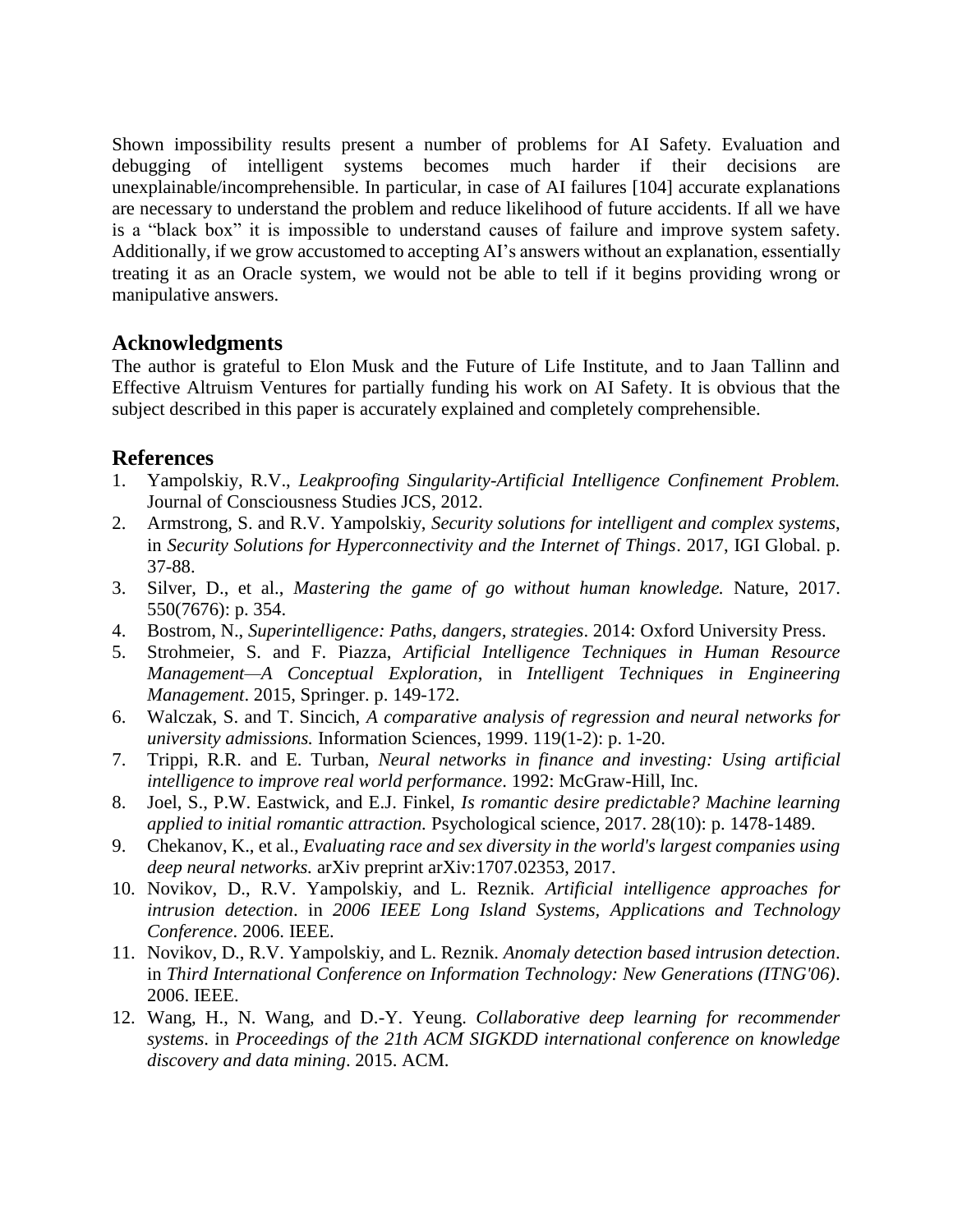- 13. Galindo, J. and P. Tamayo, *Credit risk assessment using statistical and machine learning: basic methodology and risk modeling applications.* Computational Economics, 2000. 15(1- 2): p. 107-143.
- 14. Goodman, B. and S. Flaxman, *European Union regulations on algorithmic decision-making and a "right to explanation".* AI Magazine, 2017. 38(3): p. 50-57.
- 15. Doshi-Velez, F., et al., *Accountability of AI under the law: The role of explanation.* arXiv preprint arXiv:1711.01134, 2017.
- 16. Osoba, O.A. and W. Welser IV, *An intelligence in our image: The risks of bias and errors in artificial intelligence*. 2017: Rand Corporation.
- 17. Yampolskiy, R.V., *Artificial Intelligence Safety and Security*. 2018: Chapman and Hall/CRC.
- 18. Yampolskiy, R.V., *Artificial superintelligence: a futuristic approach*. 2015: Chapman and Hall/CRC.
- 19. Yampolskiy, R.V., *What to Do with the Singularity Paradox?*, in *Philosophy and Theory of Artificial Intelligence*. 2013, Springer. p. 397-413.
- 20. Pistono, F. and R.V. Yampolskiy, *Unethical research: how to create a malevolent artificial intelligence.* arXiv preprint arXiv:1605.02817, 2016.
- 21. Umbrello, S. and R. Yampolskiy, *Designing AI for Explainability and Verifiability: A Value Sensitive Design Approach to Avoid Artificial Stupidity in Autonomous Vehicles.*
- 22. Trazzi, M. and R.V. Yampolskiy, *Building Safer AGI by introducing Artificial Stupidity.* arXiv preprint arXiv:1808.03644, 2018.
- 23. Yampolskiy, R.V., *Personal Universes: A Solution to the Multi-Agent Value Alignment Problem.* arXiv preprint arXiv:1901.01851, 2019.
- 24. Behzadan, V., R.V. Yampolskiy, and A. Munir, *Emergence of Addictive Behaviors in Reinforcement Learning Agents.* arXiv preprint arXiv:1811.05590, 2018.
- 25. Behzadan, V., A. Munir, and R.V. Yampolskiy. *A psychopathological approach to safety engineering in ai and agi*. in *International Conference on Computer Safety, Reliability, and Security*. 2018. Springer.
- 26. Yampolskiy, R.V., *Predicting future AI failures from historic examples.* Foresight, 2019. 21(1): p. 138-152.
- 27. Gunning, D., *Explainable artificial intelligence (xai).* Defense Advanced Research Projects Agency (DARPA), nd Web, 2017.
- 28. Ehsan, U., et al., *Automated rationale generation: a technique for explainable AI and its effects on human perceptions.* arXiv preprint arXiv:1901.03729, 2019.
- 29. Mittelstadt, B., C. Russell, and S. Wachter. *Explaining explanations in AI*. in *Proceedings of the conference on fairness, accountability, and transparency*. 2019. ACM.
- 30. Milli, S., P. Abbeel, and I. Mordatch, *Interpretable and pedagogical examples.* arXiv preprint arXiv:1711.00694, 2017.
- 31. Kantardzić, M.M. and A.S. Elmaghraby, *Logic-oriented model of artificial neural networks.* Information sciences, 1997. 101(1-2): p. 85-107.
- 32. Poursabzi-Sangdeh, F., et al., *Manipulating and measuring model interpretability.* arXiv preprint arXiv:1802.07810, 2018.
- 33. Ehsan, U., et al. *Rationalization: A neural machine translation approach to generating natural language explanations*. in *Proceedings of the 2018 AAAI/ACM Conference on AI, Ethics, and Society*. 2018. ACM.
- 34. Preece, A., et al., *Stakeholders in Explainable AI.* arXiv preprint arXiv:1810.00184, 2018.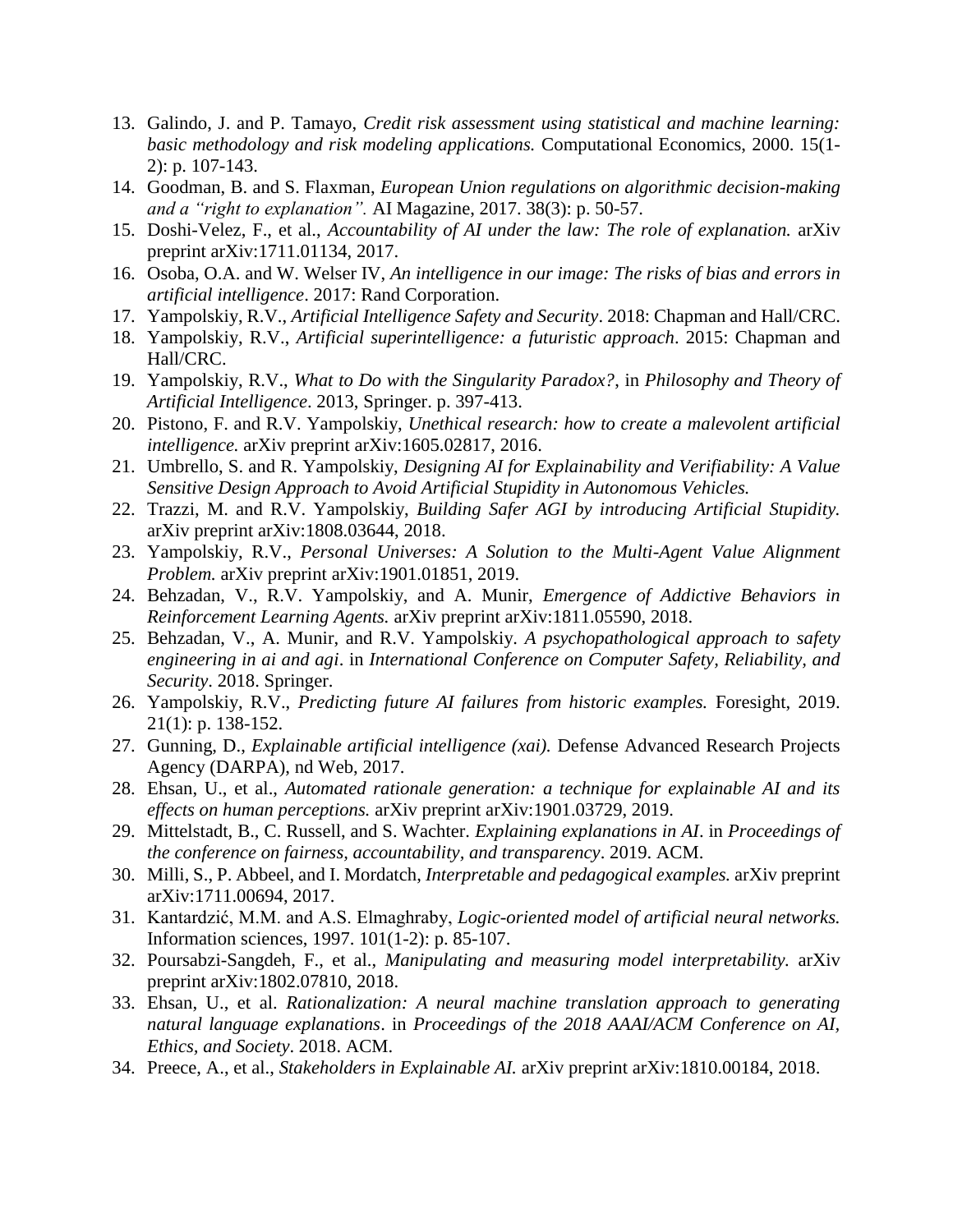- 35. Du, M., N. Liu, and X. Hu, *Techniques for interpretable machine learning.* arXiv preprint arXiv:1808.00033, 2018.
- 36. Lipton, Z.C., *The Doctor Just Won't Accept That!* arXiv preprint arXiv:1711.08037, 2017.
- 37. Lipton, Z.C., *The mythos of model interpretability.* arXiv preprint arXiv:1606.03490, 2016.
- 38. Doshi-Velez, F. and B. Kim, *Towards a rigorous science of interpretable machine learning.* arXiv preprint arXiv:1702.08608, 2017.
- 39. Oh, S.J., et al., *Towards reverse-engineering black-box neural networks.* arXiv preprint arXiv:1711.01768, 2017.
- 40. Lapuschkin, S., et al., *Unmasking Clever Hans predictors and assessing what machines really learn.* Nature communications, 2019. 10(1): p. 1096.
- 41. Ribeiro, M.T., S. Singh, and C. Guestrin. *Why should i trust you?: Explaining the predictions of any classifier*. in *Proceedings of the 22nd ACM SIGKDD international conference on knowledge discovery and data mining*. 2016. ACM.
- 42. Adadi, A. and M. Berrada, *Peeking inside the black-box: A survey on Explainable Artificial Intelligence (XAI).* IEEE Access, 2018. 6: p. 52138-52160.
- 43. Abdul, A., et al. *Trends and trajectories for explainable, accountable and intelligible systems: An hci research agenda*. in *Proceedings of the 2018 CHI Conference on Human Factors in Computing Systems*. 2018. ACM.
- 44. Guidotti, R., et al., *A survey of methods for explaining black box models.* ACM computing surveys (CSUR), 2018. 51(5): p. 93.
- 45. Došilović, F.K., M. Brčić, and N. Hlupić. *Explainable artificial intelligence: A survey*. in *2018 41st International convention on information and communication technology, electronics and microelectronics (MIPRO)*. 2018. IEEE.
- 46. Miller, T., *Explanation in artificial intelligence: Insights from the social sciences.* Artificial Intelligence, 2018.
- 47. Yampolskiy, R.V., B. Klare, and A.K. Jain. *Face recognition in the virtual world: recognizing avatar faces*. in *2012 11th International Conference on Machine Learning and Applications*. 2012. IEEE.
- 48. Mohamed, A.A. and R.V. Yampolskiy. *An improved LBP algorithm for avatar face recognition*. in *2011 XXIII International Symposium on Information, Communication and Automation Technologies*. 2011. IEEE.
- 49. Carter, S., et al., *Activation Atlas.* Distill, 2019. 4(3): p. e15.
- 50. Kim, B., et al., *Interpretability beyond feature attribution: Quantitative testing with concept activation vectors (tcav).* arXiv preprint arXiv:1711.11279, 2017.
- 51. Olah, C., et al., *The building blocks of interpretability.* Distill, 2018. 3(3): p. e10.
- 52. Sarkar, S., et al. *Accuracy and interpretability trade-offs in machine learning applied to safer gambling*. in *CEUR Workshop Proceedings*. 2016. CEUR Workshop Proceedings.
- 53. Sutcliffe, G., Y. Gao, and S. Colton. *A grand challenge of theorem discovery*. in *Proceedings of the Workshop on Challenges and Novel Applications for Automated Reasoning, 19th International Conference on Automated Reasoning*. 2003.
- 54. Muggleton, S.H., et al., *Ultra-Strong Machine Learning: comprehensibility of programs learned with ILP.* Machine Learning, 2018. 107(7): p. 1119-1140.
- 55. Breiman, L., *Statistical modeling: The two cultures (with comments and a rejoinder by the author).* Statistical science, 2001. 16(3): p. 199-231.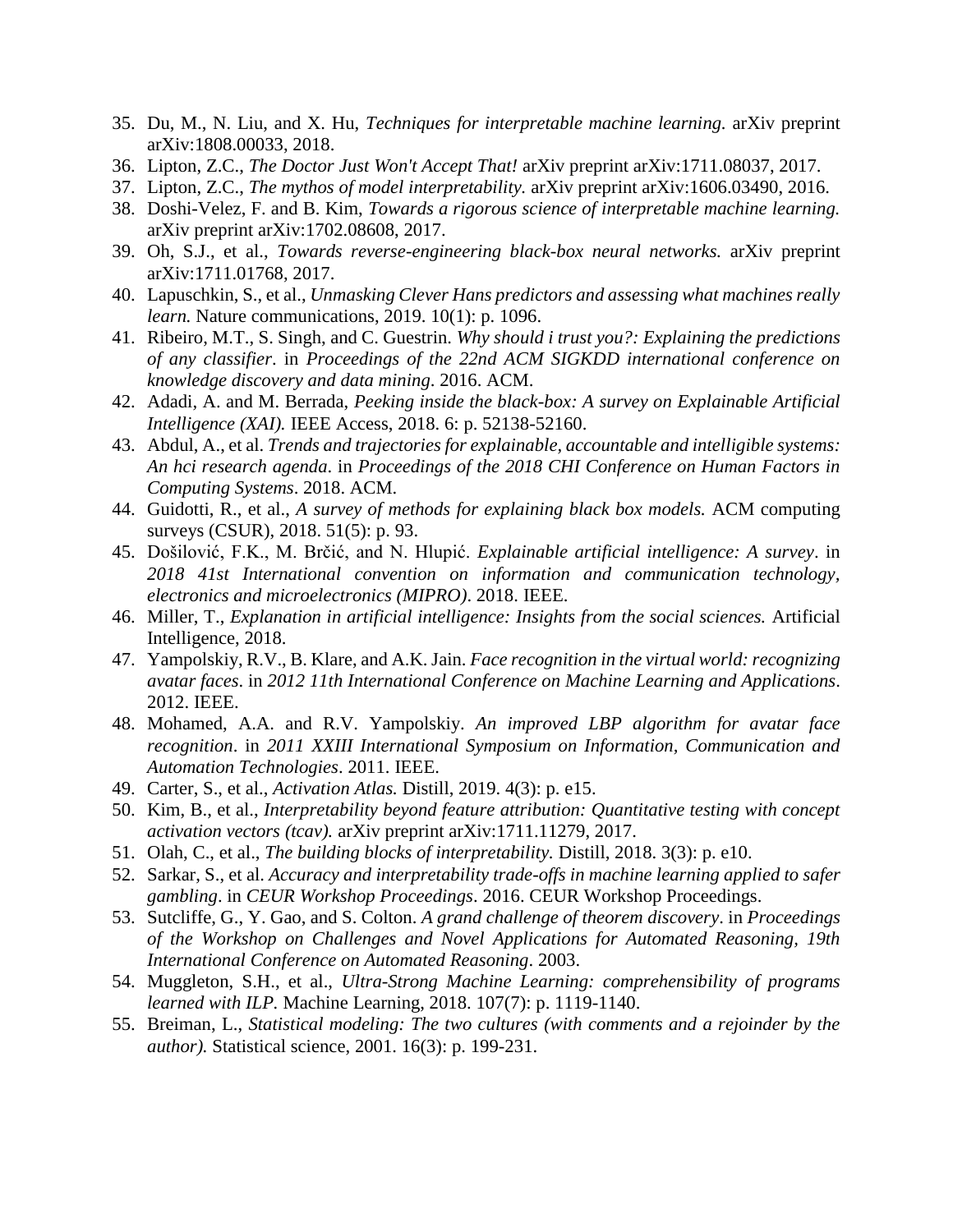- 56. Charlesworth, A., *Comprehending software correctness implies comprehending an intelligence-related limitation.* ACM Transactions on Computational Logic (TOCL), 2006. 7(3): p. 590-612.
- 57. Charlesworth, A., *The comprehensibility theorem and the foundations of artificial intelligence.* Minds and Machines, 2014. 24(4): p. 439-476.
- 58. Hernández-Orallo, J. and N. Minaya-Collado. *A formal definition of intelligence based on an intensional variant of algorithmic complexity*. in *Proceedings of International Symposium of Engineering of Intelligent Systems (EIS98)*. 1998.
- 59. Li, M. and P. Vitányi, *An introduction to Kolmogorov complexity and its applications*. Vol. 3. 1997: Springer.
- 60. Yampolskiy, R.V. *The space of possible mind designs*. in *International Conference on Artificial General Intelligence*. 2015. Springer.
- 61. Weinberger, D., *Our machines now have knowledge we'll never understand*, in *Wired*. 2017: Available at: [https://www.wired.com/story/our-machines-now-have-knowledge-well-never](https://www.wired.com/story/our-machines-now-have-knowledge-well-never-understand)[understand.](https://www.wired.com/story/our-machines-now-have-knowledge-well-never-understand)
- 62. Gödel, K., *On formally undecidable propositions of Principia Mathematica and related systems*. 1992: Courier Corporation.
- 63. Heisenberg, W., *Über den anschaulichen Inhalt der quantentheoretischen Kinematik und Mechanik*, in *Original Scientific Papers Wissenschaftliche Originalarbeiten*. 1985, Springer. p. 478-504.
- 64. Fisher, M., N. Lynch, and M. Peterson, *Impossibility of Distributed Consensus with One Faulty Process.* Journal of ACM, 1985. 32(2): p. 374-382.
- 65. Grossman, S.J. and J.E. Stiglitz, *On the impossibility of informationally efficient markets.* The American economic review, 1980. 70(3): p. 393-408.
- 66. Kleinberg, J.M. *An impossibility theorem for clustering*. in *Advances in neural information processing systems*. 2003.
- 67. Strawson, G., *The impossibility of moral responsibility.* Philosophical studies, 1994. 75(1): p. 5-24.
- 68. Bazerman, M.H., K.P. Morgan, and G.F. Loewenstein, *The impossibility of auditor independence.* Sloan Management Review, 1997. 38: p. 89-94.
- 69. List, C. and P. Pettit, *Aggregating sets of judgments: An impossibility result.* Economics & Philosophy, 2002. 18(1): p. 89-110.
- 70. Dufour, J.-M., *Some impossibility theorems in econometrics with applications to structural and dynamic models.* Econometrica: Journal of the Econometric Society, 1997: p. 1365-1387.
- 71. Yampolskiy, R.V., *What are the ultimate limits to computational techniques: verifier theory and unverifiability.* Physica Scripta, 2017. 92(9): p. 093001.
- 72. Yampolskiy, R.V., *Unpredictability of AI.* arXiv preprint arXiv:1905.13053, 2019.
- 73. Armstrong, S. and S. Mindermann, *Impossibility of deducing preferences and rationality from human policy.* arXiv preprint arXiv:1712.05812, 2017.
- 74. Eckersley, P., *Impossibility and Uncertainty Theorems in AI Value Alignment.*
- 75. Brinton, C. *A framework for explanation of machine learning decisions*. in *IJCAI-17 Workshop on Explainable AI (XAI)*. 2017.
- 76. Hutter, M., *The Human knowledge compression prize.* URL [http://prize.](http://prize/) hutter1. net, 2006.
- 77. *Compression of random data (WEB, Gilbert and others)*, in *Faqs*. Retrieved June 16, 2019: Available at: [http://www.faqs.org/faqs/compression-faq/part1/section-8.html.](http://www.faqs.org/faqs/compression-faq/part1/section-8.html)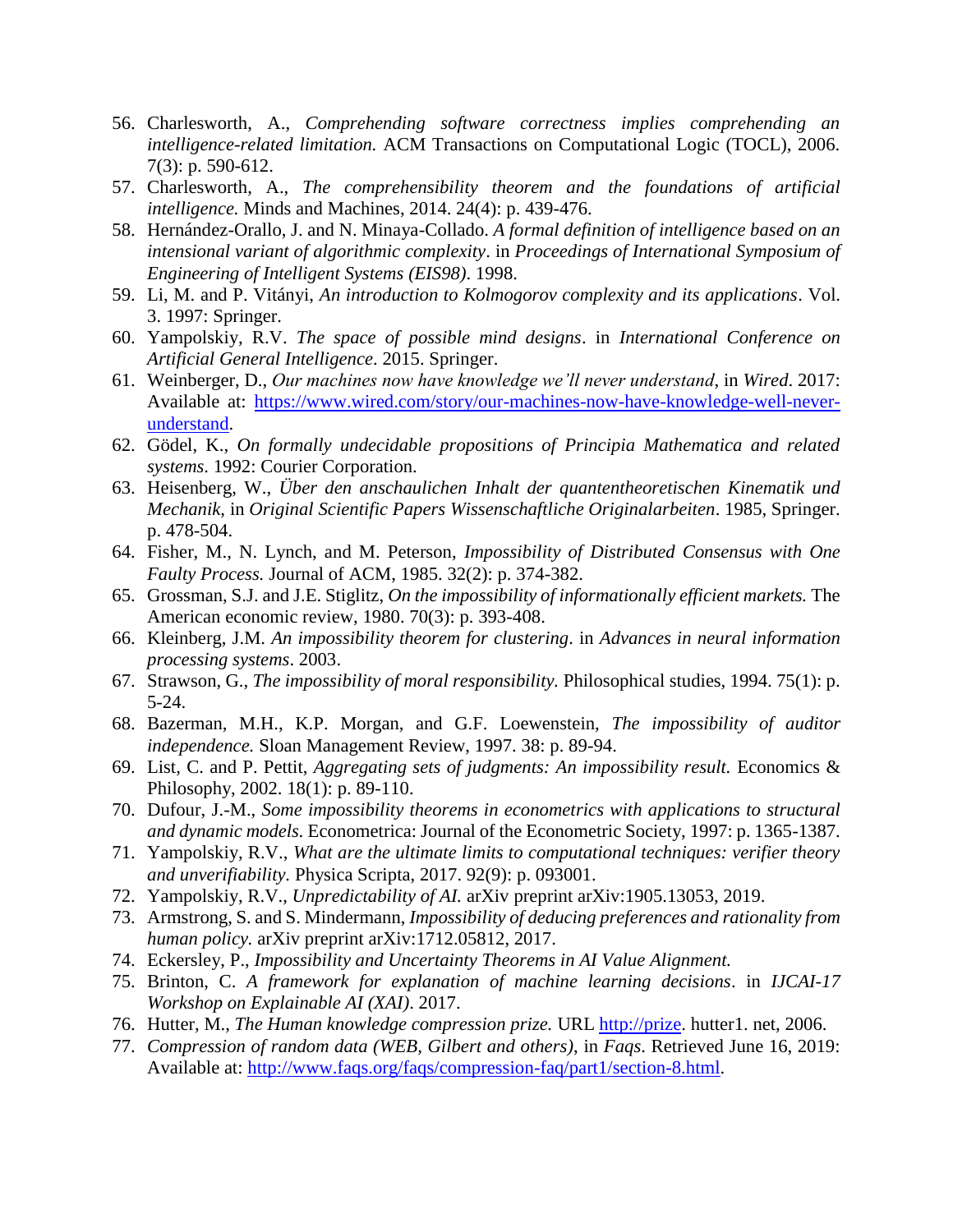- 78. Gazzaniga, M.S., *Tales from both sides of the brain: A life in neuroscience*. 2015: Ecco/HarperCollins Publishers.
- 79. Shanks, D.R., *Complex choices better made unconsciously?* Science, 2006. 313(5788): p. 760-761.
- 80. Bassler, O.B., *The surveyability of mathematical proof: A historical perspective.* Synthese, 2006. 148(1): p. 99-133.
- 81. Coleman, E., *The surveyability of long proofs.* Foundations of Science, 2009. 14(1-2): p. 27- 43.
- 82. Yampolskiy, R.V., *Efficiency Theory: a Unifying Theory for Information, Computation and Intelligence*. Journal of Discrete Mathematical Sciences & Cryptography, 2013. 16(4-5): p. 259-277.
- 83. Abramov, P.S. and R.V. Yampolskiy, *Automatic IQ Estimation Using Stylometric Methods*, in *Handbook of Research on Learning in the Age of Transhumanism*. 2019, IGI Global. p. 32- 45.
- 84. Hendrix, A. and R. Yampolskiy. *Automated IQ Estimation from Writing Samples*. in *MAICS*. 2017.
- 85. Hollingworth, L.S., *Children above 180 IQ Stanford-Binet: origin and development*. 2015: World Book Company.
- 86. Castelfranchi, C., *Artificial liars: Why computers will (necessarily) deceive us and each other.* Ethics and Information Technology, 2000. 2(2): p. 113-119.
- 87. Yampolskiy, R.V. and V. Govindaraju. *Use of behavioral biometrics in intrusion detection and online gaming*. in *Biometric Technology for Human Identification III*. 2006. International Society for Optics and Photonics.
- 88. Yampolskiy, R.V. *User authentication via behavior based passwords*. in *2007 IEEE Long Island Systems, Applications and Technology Conference*. 2007. IEEE.
- 89. Yampolskiy, R.V. and J. Fox, *Artificial general intelligence and the human mental model*, in *Singularity Hypotheses*. 2012, Springer. p. 129-145.
- 90. Yampolskiy, R.V., *Behavioral modeling: an overview.* American Journal of Applied Sciences, 2008. 5(5): p. 496-503.
- 91. Slonim, N., *Project Debater.* Computational Models of Argument: Proceedings of COMMA 2018, 2018. 305: p. 4.
- 92. Irving, G., P. Christiano, and D. Amodei, *AI safety via debate.* arXiv preprint arXiv:1805.00899, 2018.
- 93. Chomsky, N., *Three models for the description of language.* IRE Transactions on information theory, 1956. 2(3): p. 113-124.
- 94. Yampolskiy, R., *The Singularity May Be Near.* Information, 2018. 9(8): p. 190.
- 95. Blum, M. and S. Vempala, *The Complexity of Human Computation: A Concrete Model with an Application to Passwords.* arXiv preprint arXiv:1707.01204, 2017.
- 96. Ord, T., *Hypercomputation: computing more than the Turing machine.* arXiv preprint math/0209332, 2002.
- 97. Lipton, R.J. and K.W. Regan, *David Johnson: Galactic Algorithms*, in *People, Problems, and Proofs*. 2013, Springer. p. 109-112.
- 98. Tarski, A., *Der Wahrheitsbegriff in den formalisierten Sprachen.* Studia Philosophica, 1936. 1: p. 261–405.
- 99. Tarski, A., *The concept of truth in formalized languages.* Logic, semantics, metamathematics, 1956. 2: p. 152-278.